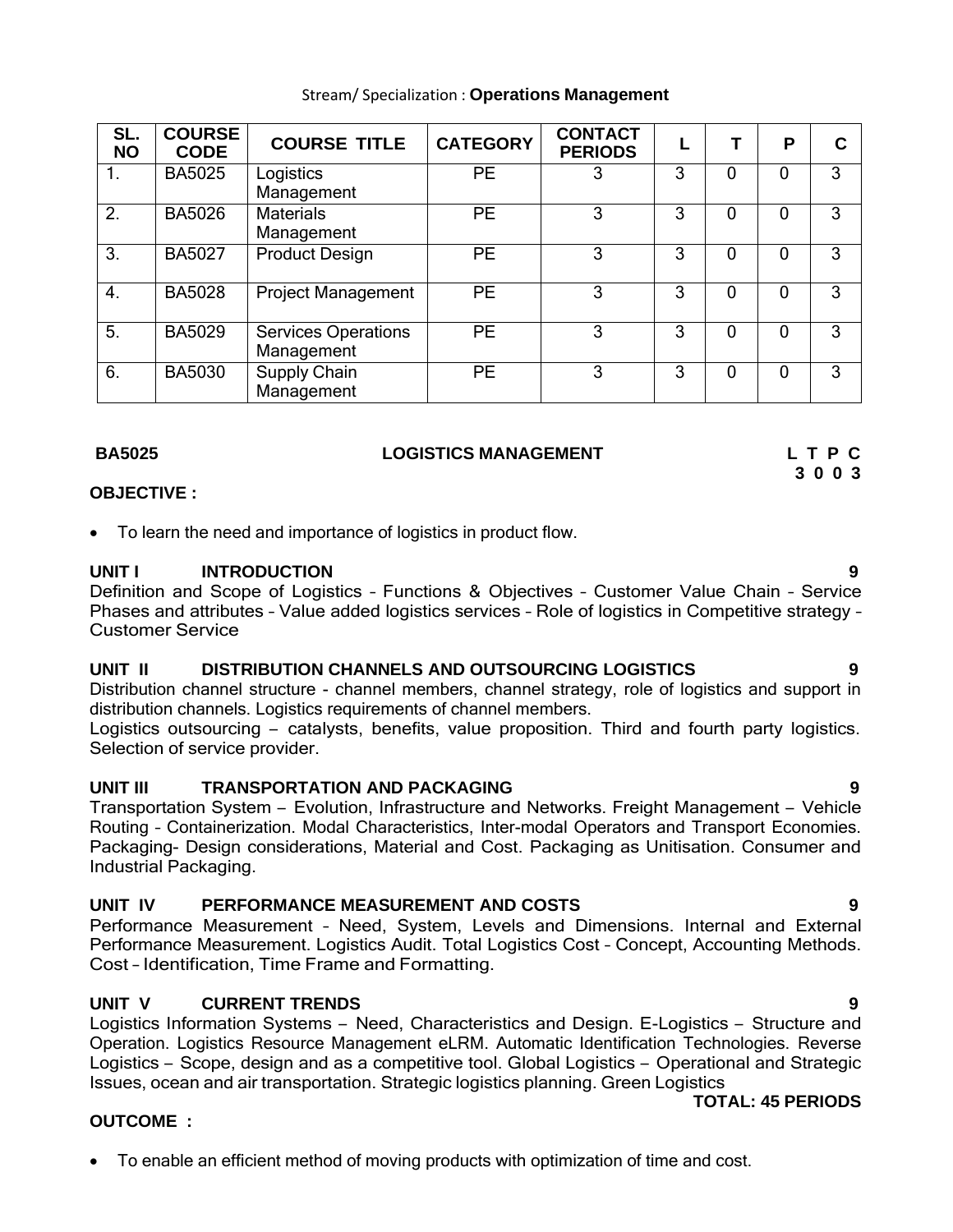## **REFERENCES :**

- 1. Bowersox Donald J, Logistics Management The Integrated Supply Chain Process, Tata McGraw Hill,3rd edition 2016
- 2. Sople Vinod V, Logistics Management The Supply Chain Imperative, Pearson Education, 3<sup>rd</sup> Edition, 2012.
- 3. Coyle et al., The Management of Business Logistics, Cengage Learning,  $7<sup>th</sup>$  Edition, 2004.
- 4. Ailawadi C Sathish & Rakesh Singh, Logistics Management, PHI, 2011.
- 5. Bloomberg David J et al., Logistics, Prentice Hall India, 2005.
- 6. Ronald H. Ballou, Business Logistics and Supply Chain Management, Pearson Education, 5<sup>th</sup> Edition, 2007.

## **BA5026 MATERIALS MANAGEMENT L T P C**

## **OBJECTIVE :**

• Understand how material management should be considered for profitability

## **UNIT I INTRODUCTION 9**

Operating environment-aggregate planning-role, need, strategies, costs techniques, approaches-master scheduling-manufacturing planning and control system-manufacturing resource planning-enterprise resource planning-making the production plan

## **UNIT II MATERIALS PLANNING 9**

Materials requirements planning-bill of materials-resource requirement planning-manufacturing resource planning-capacity management-scheduling orders-production activity control-codification.

## **UNIT III INVENTORY MANAGEMENT 9**

Policy Decisions–objectives-control -Retail Discounting Model, Newsvendor Model; EOQ and EBQ models for uniform and variable demand With and without shortages -Quantity discount models. Probabilistic inventory models.

## **UNIT IV PURCHASING MANAGEMENT 9**

Establishing specifications-selecting suppliers-price determination-forward buying-mixed buying strategyprice forecasting-buying seasonal commodities-purchasing under uncertainty-demand managementprice forecasting-purchasing under uncertainty-purchasing of capital equipment-international purchasing

## **UNIT V WAREHOUSE MANAGEMENT 9**

Warehousing functions – types - Stores management-stores systems and procedures-incoming materials control-stores accounting and stock verification-Obsolete, surplus and scrap-value analysismaterial handling-transportation and traffic management -operational efficiency-productivity-cost effectiveness-performance measurement

## **TOTAL: 45 PERIODS**

## **OUTCOME :**

• Student gains knowledge on effective utilisation of materials in manufacturing and service organisation

## **REFERENCES :**

- 1. J.R.Tony Arnold, Stephen N. Chapman, Lloyd M. Clive, Materials Management, Pearson, 2012.
- 2. P. Gopalakrishnan, Purchasing and Materials Management, Tata McGraw Hill, 2012
- 3. A.K.Chitale and R.C.Gupta, Materials Management, Text and Cases, PHI Learning, 2<sup>nd</sup> Edition, 2006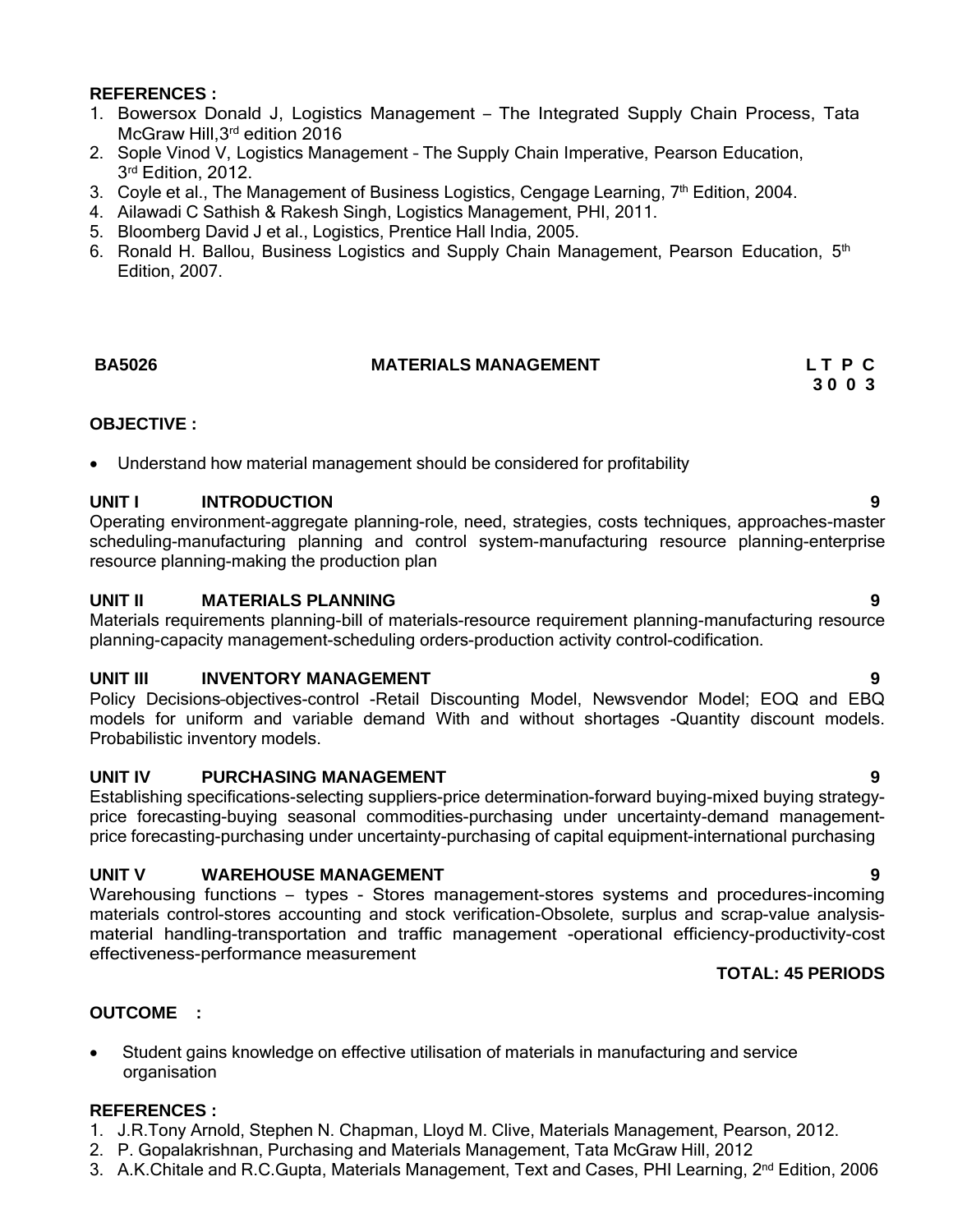- 4. A.K.Datla, Materials Management, Procedure, Text and Cases, PHI Learning, 2<sup>nd</sup> Edition, 2006
- 5. Ajay K Garg, Production and Operations Management**,** Tata McGraw Hill , 2012
- 6. Ronald H. Ballou and Samir K. Srivastava, Business Logistics and Supply Chain Management, Pearson education, Fifth Edition
- 7. S. N. Chary, Production and Operations Management, Tata McGraw Hill , 2012

## **BA5027 PRODUCT DESIGN L T P C**

## **OBJECTIVE:**

• Understand the application of structured methods to develop a product.

## **UNIT I INTRODUCTION 9**

Defining Product, Types of products. Product development – characteristics, duration and cost, challenges. Development Process: Generic Process- Adapting to product types. Evaluation – decay curve – cost expenditure curve.

### **UNIT II PRODUCT PLANNING 9**

Product Planning Process – Steps. Opportunity identification – breakdown structure- product development charter. Product Life Cycle. Technology Life Cycle - Understanding Customer Needs - Disruptive Technologies- Product Specification - Concept Generation – Activity- Steps- Techniques.

## **UNIT III PRODUCT CONCEPT 9**

Concept Selection – Importance, Methodology, concept Screening, Concept Scoring. Concept Testing. Product Architecture- Definition, Modularity, implication, Establishment, Delayed Differentiation, Platform Planning.

## **UNIT IV INDUSTRIAL DESIGN AND DESIGN TOOLS 9**

Industrial Design, Design for Manufacturing-Value Engineering-Ergonomics-Prototyping-Robust Design-Design for X-failure rate curve-product use testing-Collaborative Product development- Product development economics-scoring model- financial analysis.

## **UNIT V PATENTS 9**

Defining Intellectual Property and Patents, Patent Searches and Application, Patent Ownership and Transfer, Patent Infringement, New Developments and International Patent Law.

## **TOTAL: 45 PERIODS**

## **OUTCOME**

• Student gains knowledge on how a product is designed based on the needs of a customer.

## **REFERENCES :**

- 1. Karl T. Ulrich, Steven D. Eppinger, Anita Goyal Product Design and Development, Tata McGraw Hill, Fourth Edition, reprint 2009.
- 2. Kenneth B.Kahn, New Product Planning, Sage, 2<sup>nd</sup> Edition 2011.
- 3. A.K. Chitale and R.C. Gupta, Product Design and Manufacturing, PHI, 2008.
- 4. Deborah E. Bouchoux, Intellectual Property Rights, Delmar, Cengage Learning, 2005.
- 5. Anil Mital. Anoop Desai, Anand Subramanian, Aashi Mital, Product Development, Elsevier, 2009.
- 6. Michael Grieves, Product Life Cycle Management, Tata McGraw Hill , 2006.
- 7. Kerber, Ronald L, Laseter, Timothy M., Strategic Product Creation, Tata-McGraw Hill, 2007.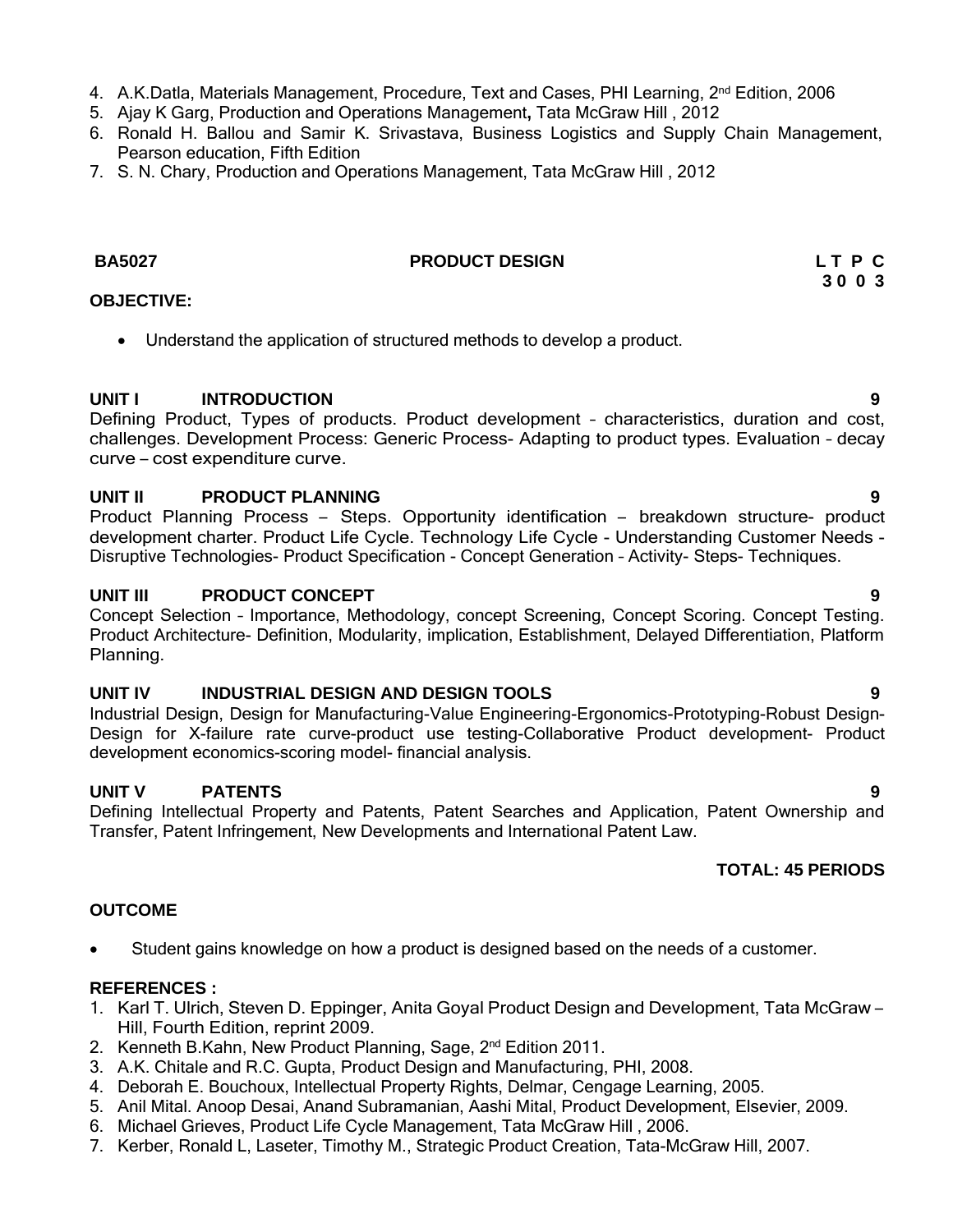**BA5028 PROJECT MANAGEMENT L T P C**

## **OBJECTIVE:**

• To learn the concepts of managing projects.

## **UNIT I INTRODUCTION TO PROJECT MANAGEMENT 9**

Project Management – Definition –Goal - Lifecycles. Project Selection Methods. Project Portfolio Process – Project Formulation. Project Manager – Roles- Responsibilities and Selection – Project Teams.

## **UNIT II PLANNING AND BUDGETING 9**

The Planning Process – Work Break down Structure – Role of Multidisciplinary teams. Budget the Project – Methods. Cost Estimating and Improvement. Budget uncertainty and risk management.

## **UNIT III SCHEDULING & RESOURCE ALLOCATION 9**

PERT & CPM Networks - Crashing – Project Uncertainty and Risk Management – Simulation – Gantt Charts – Expediting a project – Resource loading and leveling. Allocating scarce resources – Goldratt's Critical Chain.

## **UNIT IV CONTROL AND COMPLETION 9**

The Plan-Monitor-Control cycle – Data Collecting and reporting – Project Control – Designing the control system. Project Evaluation, Auditing and Termination.

## **UNIT V PROJECT ORGANISATION & CONFLICT MANAGEMENT 9**

Formal Organisation Structure – Organisation Design – Types of project organizations. Conflict – Origin & Consequences. Managing conflict – Team methods for resolving conflict.

## **TOTAL: 45 PERIODS**

## **OUTCOME:**

• To apply project management principles in business situations to optimize resource utilization and time optimisation.

## **REFERENCES :**

- 1. Clifford Gray and Erik Larson, Project Management, Tata McGraw Hill Edition, 6e,2014.
- 2. John M. Nicholas, Project Management for Business and Technology Principles and Practice, Second Edition, Pearson Education, 5<sup>th</sup> Edition 2016
- 3. Gido and Clements, Successful Project Management, sixth Edition, Cengage, 2015.
- 4. Harvey Maylor, Project Management, Fourth Edition, Pearson Education, 2010

# **BA5029 SERVICES OPERATIONS MANAGEMENT L T P C**

## **OBJECTIVE**:

• To help understand how service performance can be improved by studying services operations management

## **UNIT I INTRODUCTION 9**

Services – Importance, role in economy, service sector – growth; Nature of services -Service classification , Service Package, distinctive characteristics , open-systems view; Service Strategy – Strategic service vision, competitive environment, generic strategies, winning customers; Role of information technology; stages in service firm competitiveness; Internet strategies - Environmental strategies.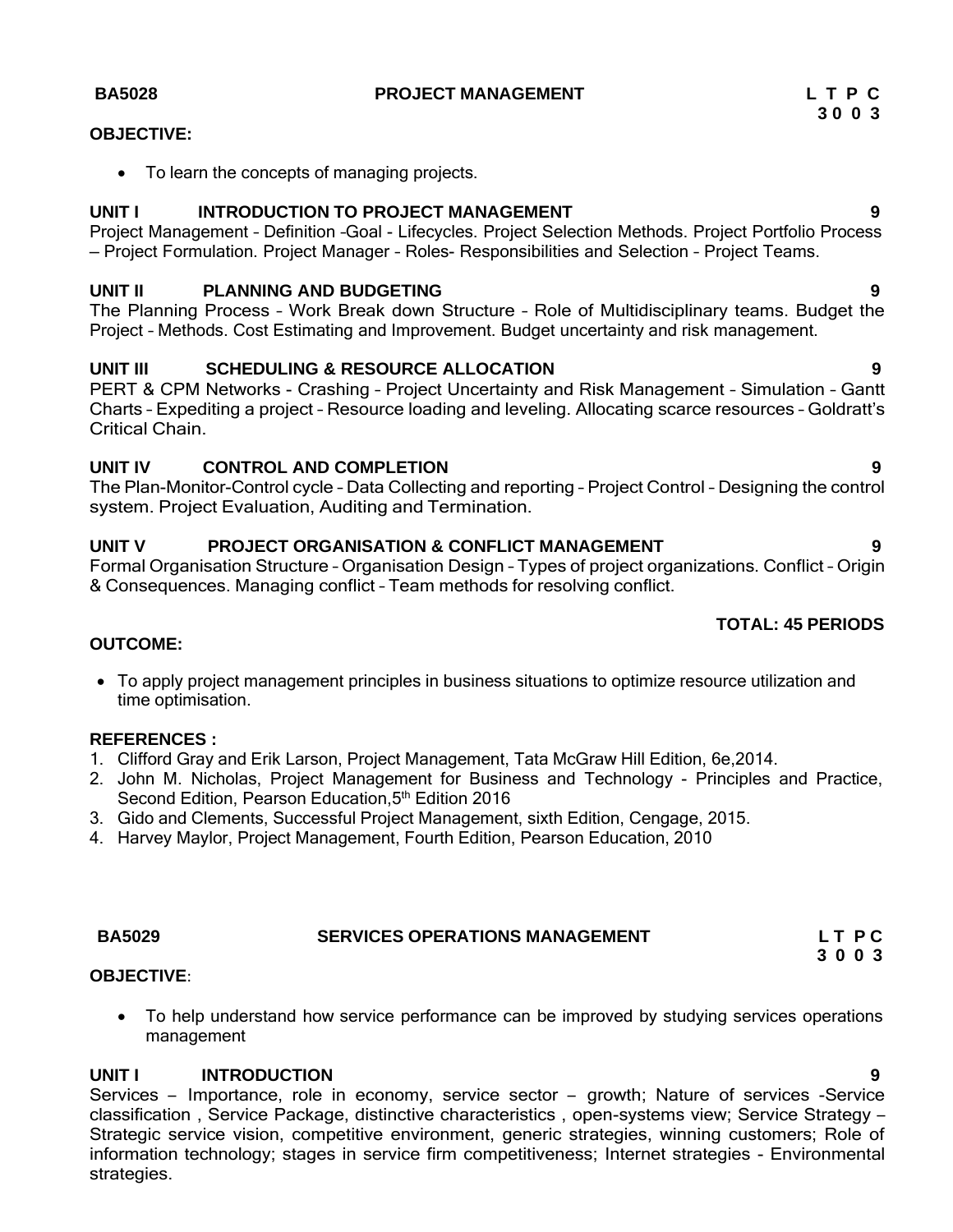## **UNIT II SERVICE DESIGN 9**

New Service Development – Design elements – Service Blue-printing - process structure – generic approaches –Value to customer; Retail design strategies – store size – Network configuration ; Managing Service Experience –experience economy, key dimensions ; Vehicle Routing and Scheduling

## **UNIT III SERVICE QUALITY 9**

Service Quality- Dimensions, Service Quality Gap Model; Measuring Service Quality –SERVQUAL - Walk-through Audit; Quality service by design - Service Recovery - Service Guarantees; Service Encounter – triad, creating service orientation, service profit chain; Front-office Back-office Interface – service decoupling.

## **UNIT IV SERVICE FACILITY 9**

Services capes – behaviour - environmental dimensions – framework; Facility design – nature, objectives, process analysis – process flow diagram, process steps, simulation; Service facility layout; Service Facility Location – considerations, facility location techniques – metropolitan metric, Euclidean, centre of gravity, retail outlet location , location set covering problem

# **UNIT V MANAGING CAPACITY AND DEMAND 9**

Managing Demand – strategies; Managing capacity – basic strategies, supply management tactics, operations planning and control; Yield management; Inventory Management in Services– Retail Discounting Model, Newsvendor Model; Managing Waiting Lines –Queuing systems, psychology of waiting; Managing for growth- expansion strategies, franchising , globalization.

### **OUTCOME**:

• To design and operate a service business using the concepts, tools and techniques of service operations management.

## **REFERENCES :**

- 1. James A. Fitzsimmons, Service Management Operations, Strategy, Information Technology, Tata odines 7. Frigommone, Service 1
- 2. Richard Metters, Kathryn King-Metters, Madeleine Pullman, Steve Walton Successful Service Operations Management, South-Western, Cengage Learning, 2<sup>nd</sup> Edition, 2012
- 3. Cengiz Haksever, Barry Render, Roberta S. Russell, Rebert G. Murdick, Service Management and Operations, Pearson Education – Second Edition.
- 4. Robert Johnston, Graham Clark, Service Operations Management, Pearson Education, 2<sup>nd</sup> Edition, 2005.
- 5. Bill Hollins and Sadie Shinkins, Managing Service Operations, Sage, 2006
- 6. J. Nevan Wright and Peter Race, The management of service operations, Cengage, 2<sup>nd</sup> Edition, 2004

| <b>BA5030</b> | <b>SUPPLY CHAIN MANAGEMENT</b> | LT P C |
|---------------|--------------------------------|--------|
|               |                                | 3003   |

## **OBJECTIVE:**

• To help understand the importance of and major decisions in supply chain management for gaining competitive advantage.

## **UNIT I INTRODUCTION 9**

Supply Chain – Fundamentals –Evolution- Role in Economy - Importance - Decision Phases - Supplier-Manufacturer-Customer chain. - Enablers/ Drivers of Supply Chain Performance. Supply chain strategy - Supply Chain Performance Measures.

# **TOTAL: 45 PERIODS**